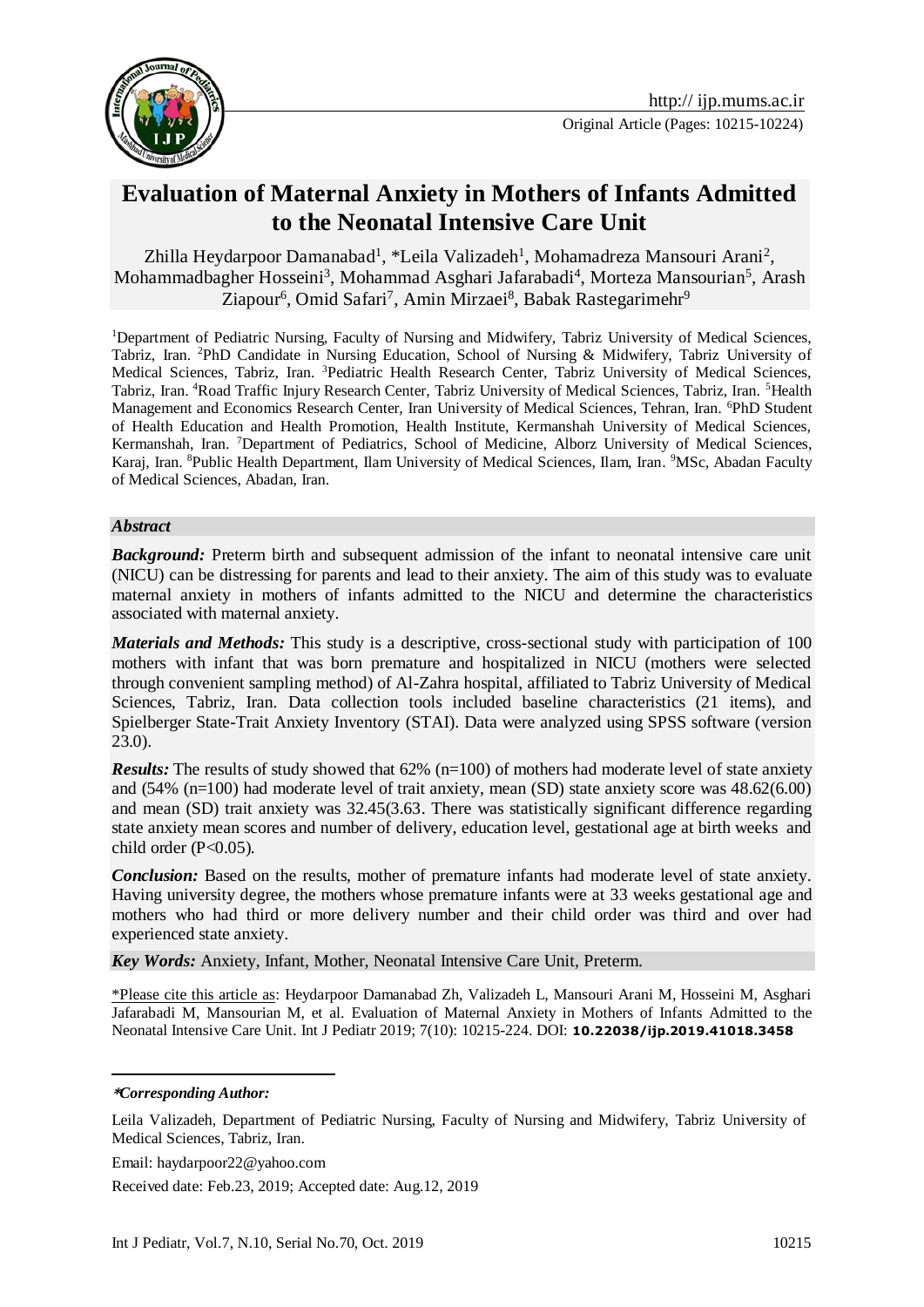#### **1- INTRODUCTION**

 Preterm birth is defined as childbirth occurring at less than 37 completed weeks or 259 days of gestation [\(1\)](#page-7-0). Preterm birth is a worldwide epidemic with a global incidence of 15 million per year, nearly 1 in 10 babies is still born preterm [\(2\)](#page-7-1). Keshavars et al., stated that the premature birth rate is 10% of live births in Iran [\(3\)](#page-7-2). Regarding increased rates of preterm newborns as well as associated factors with high risk pregnancies, the number of infants who require admission to neonatal intensive care units (NICU) is growing [\(4,](#page-7-3) [5\)](#page-7-4). Hospitalization of premature infant in NICU is inevitable most of the time [\(6\)](#page-7-5). If newborn is sent to the NICU, the first question of parents probably will be "what is this place?" [\(7\)](#page-8-0). NICU constitutes a therapeutic environment appropriate for treatment of the ill or premature newborn in a serious condition [\(8\)](#page-8-1).

Preterm birth and subsequent admission of the infant to NICU can be highly distressing for parents [\(9\)](#page-8-2). Parents who are not psychologically ready for a preterm delivery, go through high levels of anxiety [\(10\)](#page-8-3). Anxiety is a universal phenomenon, often challenging and beneficial at the same time. It acts as a biological warning system against danger signs and prepares an individual to take appropriate action. Thus normal anxiety acts as a protective response towards certain risks. A low level of anxiety is beneficial, but high and chronic levels of anxiety result in impairment of physiological and psychological functions. The shift from normal state to anxiety disorders is characterized by distinct nervous system abnormalities [\(11\)](#page-8-4). NICU mothers experience multiple stressors related to preterm birth, medical condition of the infant, the complexity of the NICU environment and perceived vulnerability of the infant [\(12\)](#page-8-5) these can put mothers at risk of experiencing psychological distress, such as anxiety [\(13\)](#page-8-6). Many parents are

challenged by needing to balance daily activities with parenting an infant outside the home, needing to return to work sooner in order to save time to stay with the baby at NICU discharge, or having other children to care for at home, this can result in high levels of stress and anxiety in parents [\(14,](#page-8-7) [15\)](#page-8-8). Anxiety symptoms are prevalent among mothers of infants hospitalized in the NICU. 27.7% of mothers of newborns in the NICU, reported significant state anxiety symptoms in the moderate to severe range [\(16\)](#page-8-9). Screening mothers of newborns in the NICU for the presence of clinically significant emotional distress is critical to ensure that they receive adequate support and appropriate referrals for treatment. Indeed, a number of efficacious psychosocial interventions have been identified for use with mothers of newborns in the NICU [\(17\)](#page-8-10).

The prevalence of anxiety symptoms in mothers of hospitalized infants and the attention of anxiety screening recommendations from the national prenatal association are the basis for the present study (18). However, emotional distress is often not identified, and even when it is detected, mothers are not always able to access support [\(19\)](#page-8-11). The lack of attention to the mothers and their emotional and psychological concerns in the long term can affect their health and quality of life, loss of ability to make decisions and communicate with other family members. Also, it can lead to the physical, social, cognitive, emotional and behavioral disorders of infants [\(20-22\)](#page-8-12). Previous studies have focused on identifying sources of maternal stress in the NICU [\(23-26\)](#page-8-13). There were fewer studies on determining the anxiety levels of the mothers whose premature infants were admitted to the NICU. The purpose of this study was to determine the anxiety levels of the mothers whose premature infants were admitted to the NICU and to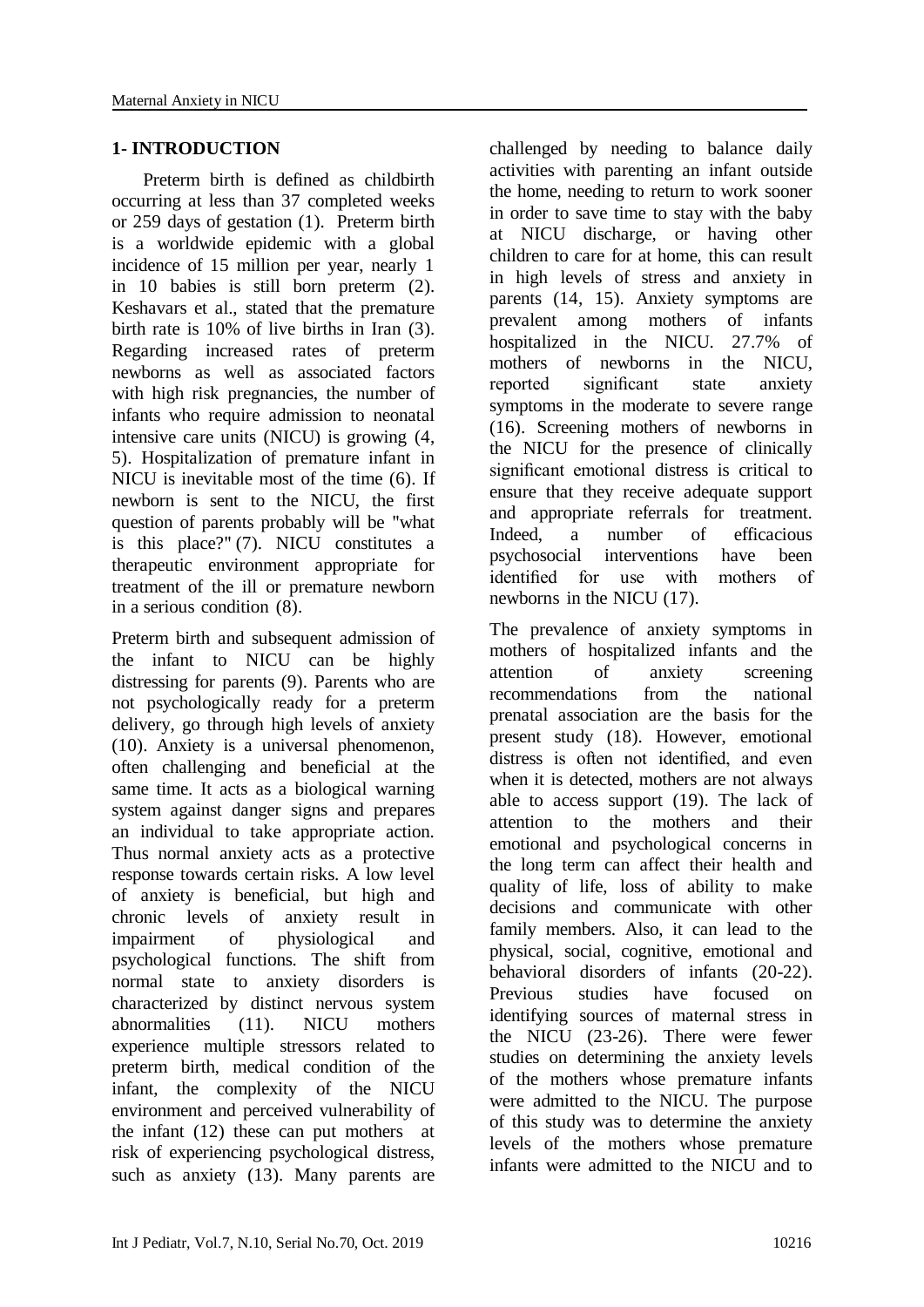determine the characteristics associated with maternal anxiety, by identifying them we can reduce maternal anxiety in NICU.

### **2- MATERIALS AND METHODS**

# **2-1. Study design and population**

 This study is a descriptive, crosssectional study. The study population consisted of the mothers with infant that was born premature and hospitalized in NICU. The study was conducted in Tabriz Al-Zahra teaching hospital affiliated to Tabriz University of Medical Sciences (Iran), during January to May 2016. The pilot study was conducted with 45 mothers who had inclusion criteria for entering the study. By considering the changes to be 25% in response to state anxiety, sample size was estimated 90 mothers with 95% confidence level (CI), and 0.9 power of the test. Considering the possible attrition rate, the sample size was increased to 100 mothers who were selected through convenient sampling method within a 5 month period.

# **2-2. Methods**

Sampling started after receiving all the permission and approvals. Mothers with preterm newborns hospitalized in NICU (gestational age 30-36 weeks) were identified from the NICU and delivery ward by the first researcher. Researcher attended the mother's bedside and checked inclusion criteria. Mothers who met the inclusion criteria and had willingness to participate in the study completed the mother and babies baseline characteristics with the help of researcher (infant's characteristics were completed by using infant's medical file via researcher). After informing and explaining the study objectives, written informed consent was obtained. Mothers, usually one day after delivery, were stable in terms of physiological conditions and were ready to meet their baby. State-Trait Anxiety Inventory (STAI) was completed by mothers. When filling the questionnaire, the mother was alone in the room next to NICU.

### **2-3. Measuring tools: validity and reliability**

Research tools included two questionnaires:

**1. Baseline characteristics** of mother and infant: for mother data included age, education level, job, number of delivery, type of delivery, number of births, planned or unplanned pregnancy, etc. (21 items). Infants data included the gestational age, gender, birth weight, Apgar score at first and five minutes, etc. (7 items).

**2. Spielberger State-Trait Anxiety Inventory (STAI)**: the Spielberger STAI consists of two parts measuring the state and trait anxieties separately [\(27\)](#page-9-0). Each section is comprised of 20 questions and each question has been scored 1 to 4. For the state items, respondents are asked to indicate "how you feel right now, that is, at this moment". Responses indicate intensity of feeling on a 1 to 4 scale, from "not at all" through "somewhat", "moderately so" to "very much so". For the trait items the question concerns "how you generally feel" and the response scale indicates frequency as "almost never", "sometimes", "often" and "almost always".

The total score for each individual will be between 20 and 80. Based on this questionnaire, participants were classified into three groups of mild (20-40 score), moderate (41-60), and severe (61-80) anxiety [\(27\)](#page-9-0). Reliability (alpha= 0.97), and validity of Persian version of this questionnaire was adopted in 2007 [\(28\)](#page-9-1). Mousavi et al., reported the alpha=0.89 for the reliability of state and trait anxiety questionnaire [\(29\)](#page-9-2). In this study, the face and content validity of study tool was approved by 10 academic staff (nursing and psychiatrics) from Tabriz University of Medical Sciences. The reliability based on Cronbach's alpha coefficient in a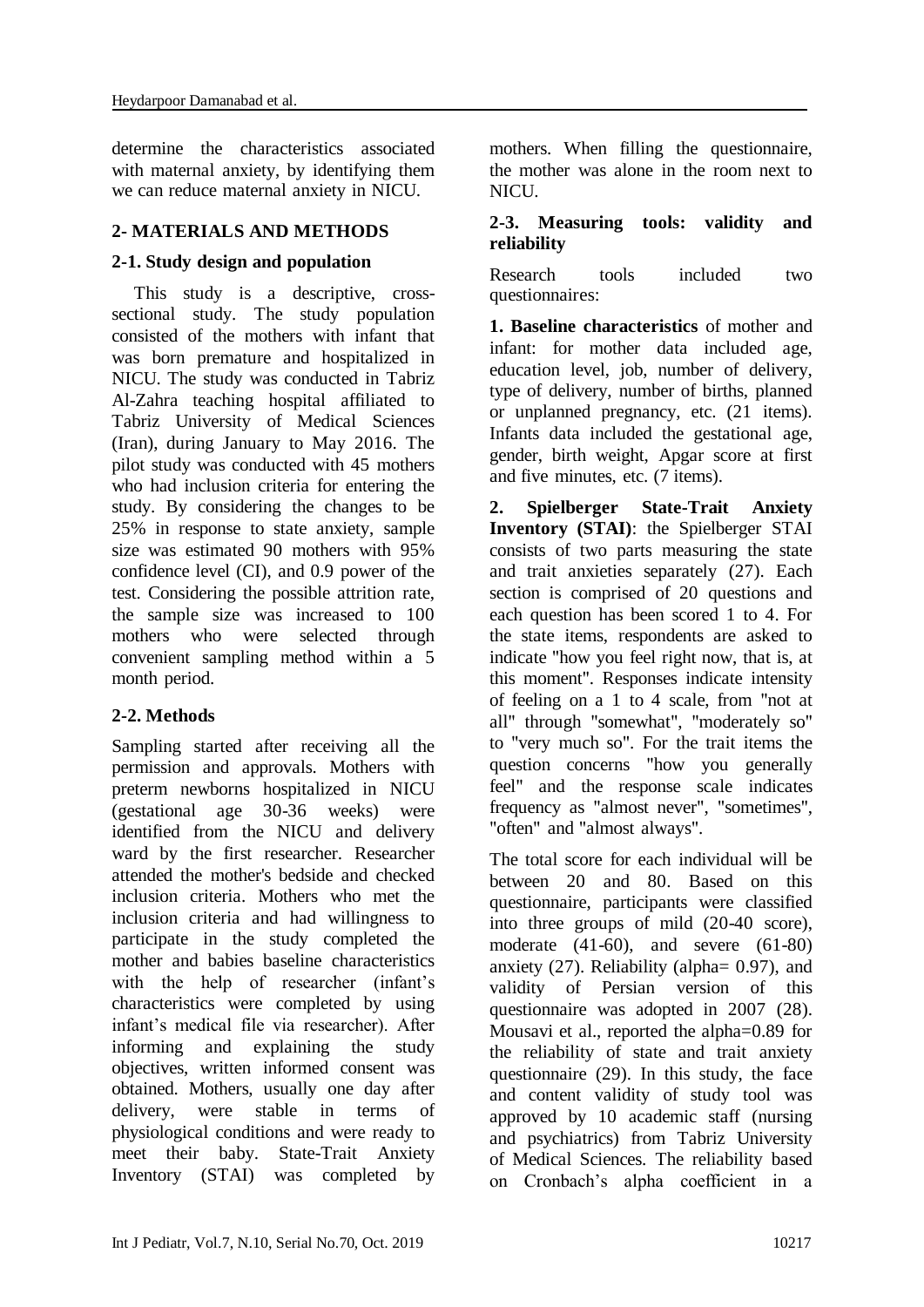sample of 45 mothers for the whole scale was estimated 0.80.

#### **2-4. Ethical consideration**

Ethical considerations of this study included the participants' consent for participating in the study, respecting the principle of personal confidentiality and confidentiality of the data. For protecting participants' privacy, the researcher used codes for each mother. They were also guaranteed confidentiality and anonymity in the presentation of the data. The researcher, after obtaining the permission of ethics committee of Tabriz University of Medical Sciences (ID-code number: 93108), and receiving the letter of introduction from the relevant authorities, referred to Al- Zahra hospital affiliated to Tabriz University of Medical Sciences.

# **2-5. Inclusion and exclusion criteria**

Inclusion criteria were the mother's willingness to participate in the study, mothers with newborns who were born premature and hospitalized in NICU (gestational age 30-36 weeks, without abnormality), mothers who did not have any experience of preterm infant hospitalization in NICU, having no anxiety disorders and mothers who have never seen NICU. Exclusion criteria were the mothers whose baby died in the first 24 hours after birth, the mothers who have severe obstetric complications leading to hospitalization in other hospitals after delivery and the mothers whose infant has been sent to another hospital.

#### **2-6. Data Analyses**

Statistical analysis was conducted by SPSS software (version 23.0) (SPSS Inc. IL, Chicago, USA). Normality of the numeric variables was checked by Kolmogorov-Smirnov test. Data were presented using mean (SD), for the Numeric normal and non-normal variables respectively and frequency (percentage) for categorical variables. The between group comparisons of baseline measures and demographic variables were conducted by the analysis of variance (ANCOVA), and followed by Tukey post hoc test. In all analyses, P values less than 0.05 were considered as significant.

# **3- RESULTS**

 This study with participation of 100 mothers whose infant was admitted to NICU. Mean (SD) age of the mothers participating in the study was 29.98(6.11). About seventy-eight subjects (79%) had cesarean delivery and 49.0% were primiparous. Most of them  $(44\%, n=44)$ had less than diploma and 87% were housewife, 43% evaluated their monthly income as moderate. In addition, 29% had one child. Most of the newborns (57%, n=57) were males and their mean (SD) birth weight was 1851.67(573.42) grams. About 37% had over 34 weeks of gestational age at birth and 44.3% were in hospital only because of being premature, main cause of preterm delivery (33%) was premature rupture of membranes. About 92% had single born infants. About 98% claimed that they had a positive experience with current pregnancy (**Table.1**).

**Table.2** shows that, 20% of the studied sample had severe level of state anxiety, 62% had moderate level of state anxiety and (18%, n=18) had minimal level of state anxiety. While 54% had moderate level of trait anxiety, 46% had minimal level of trait anxiety which shows that mean (SD) state anxiety score of the mothers was 48.62 (6.00). However, mean (SD) trait anxiety score of the mothers was 32.45(3.63). When the anxiety levels were examined according to the mother-infant socio demographic and trait anxiety mean scores, no statistically significant difference was found  $(P>0.05)$ , and no statistically significant difference was found between state anxiety mean scores and mothers' ages, delivery method, employment status, perceived income,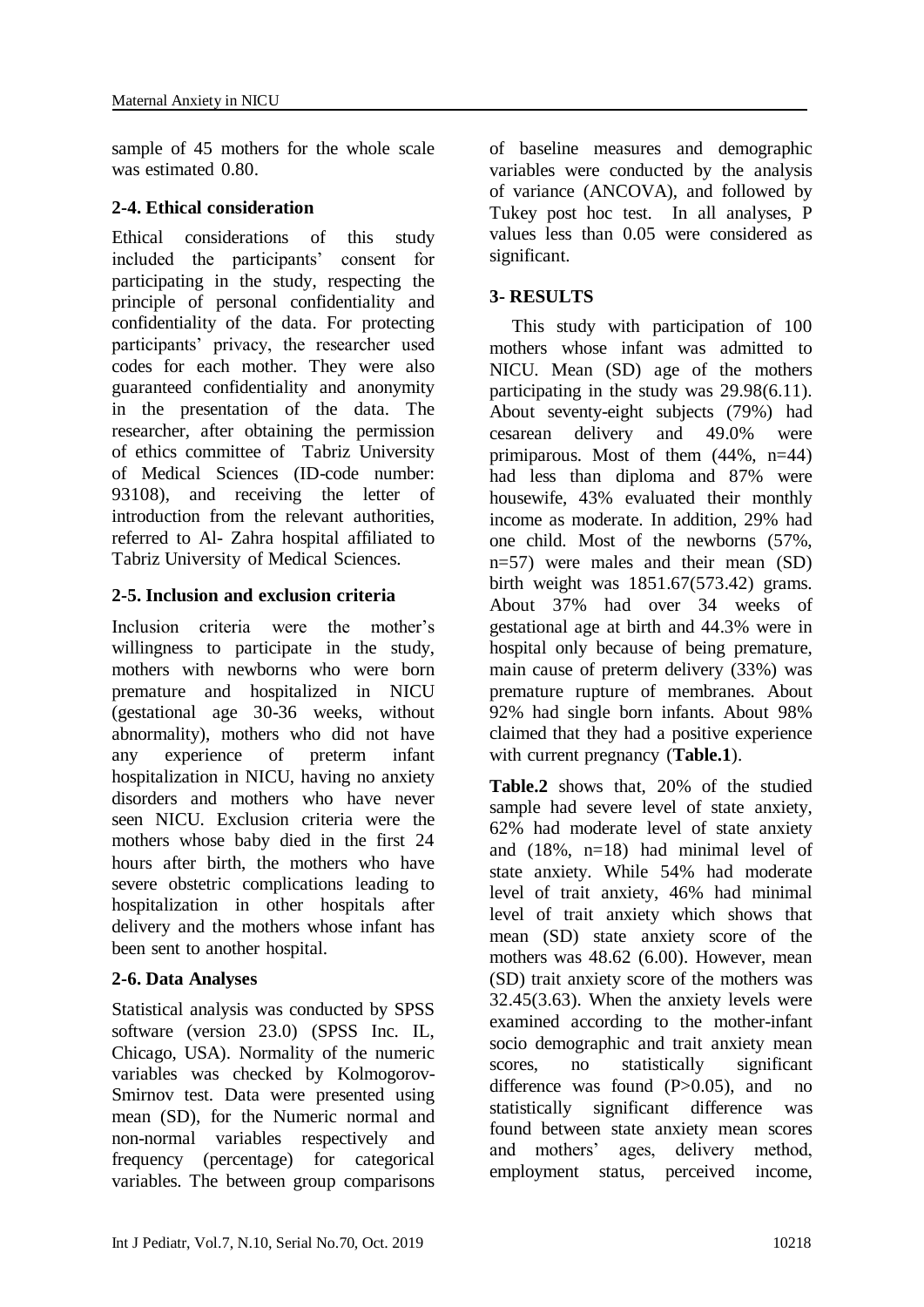infant gender and infant's birth weight (P>0.05); while there was statistically significant difference regarding state anxiety mean scores and number of delivery (P=0.011), education level  $(P=0.045)$ , gestational age at birth weeks  $(P=0.027)$  and child order  $(P=0.002)$ (**Table.3**). The results showed that there was statistically significant difference between the education levels of the mothers and state anxiety mean scores  $(P=0.045)$ . It was determined that mothers with university degree had higher state anxiety mean scores (50.47±1.76) compared to diploma  $(46.93\pm1.33)$ , and less than diploma  $(51.68\pm1.80)$ , this difference was significant  $(P=0.038)$ . Furthermore, there was a statistically significant difference in levels of state anxiety mean scores among mothers related to gestational age  $(P=0.027)$ . It was determined that the mothers who had 33 weeks of gestational age experienced

higher state anxiety mean (SD) scores: 55.220 (2.262) compared to other mothers in study, this difference was significant  $(P=0.003)$ . Also, the difference between the number of delivery and state anxiety mean scores of the mothers was statistically significant  $(P=0.011)$ , and the results reflected that mothers who were experiencing their third and over delivery, had higher state anxiety mean scores (55.94±2.37) compared to primiparous mothers and this difference was significant (P=0.000). In addition, the difference between the child order and state anxiety mean scores of the mothers was statistically significant in the study  $(P=0.002)$ , and the results indicate that third and over child order, resulted in higher state anxiety (mean scores: 41.28±2.41) compared to other participants and this difference was significant (P=0.001) (**Table.3**).

**Table-1:** Baseline characteristics of the mother- infant in this study (n=100).

| Characteristics                  |                               | Number (%) |
|----------------------------------|-------------------------------|------------|
|                                  | Normal vaginal delivery (NVD) | 21(21%)    |
| Type of delivery                 | Cesarean section              | 79(79%)    |
|                                  | First                         | 49(49%)    |
| Number of delivery               | Second                        | 28(28%)    |
|                                  | Third and over                | 23(23%)    |
|                                  | University education          | 17(17%)    |
| <b>Education</b> level           | Diploma                       | 39(39%)    |
|                                  | Less than diploma             | 44(44%)    |
|                                  | Employee                      | 13(13%)    |
| Mother's Working status          | Housewife                     | 87(87%)    |
|                                  | $15-25$ years                 | 25(25)     |
| Mother's age (years)             | $26-30$ years                 | 29 (29)    |
|                                  | 31 years and older            | 46 (46)    |
|                                  | Good                          | 26 (26%)   |
| Perceived income status          | Moderate                      | 43 (43%)   |
|                                  | Low                           | 31 (31%)   |
|                                  | Female                        | 43(43%)    |
| Infant's gender                  | Male                          | 57(57%)    |
|                                  | $\leq 30$                     | 33(33%)    |
| Gestational age at birth (weeks) | $31 - 34$                     | 30(30%)    |
|                                  | >34                           | 37(37%)    |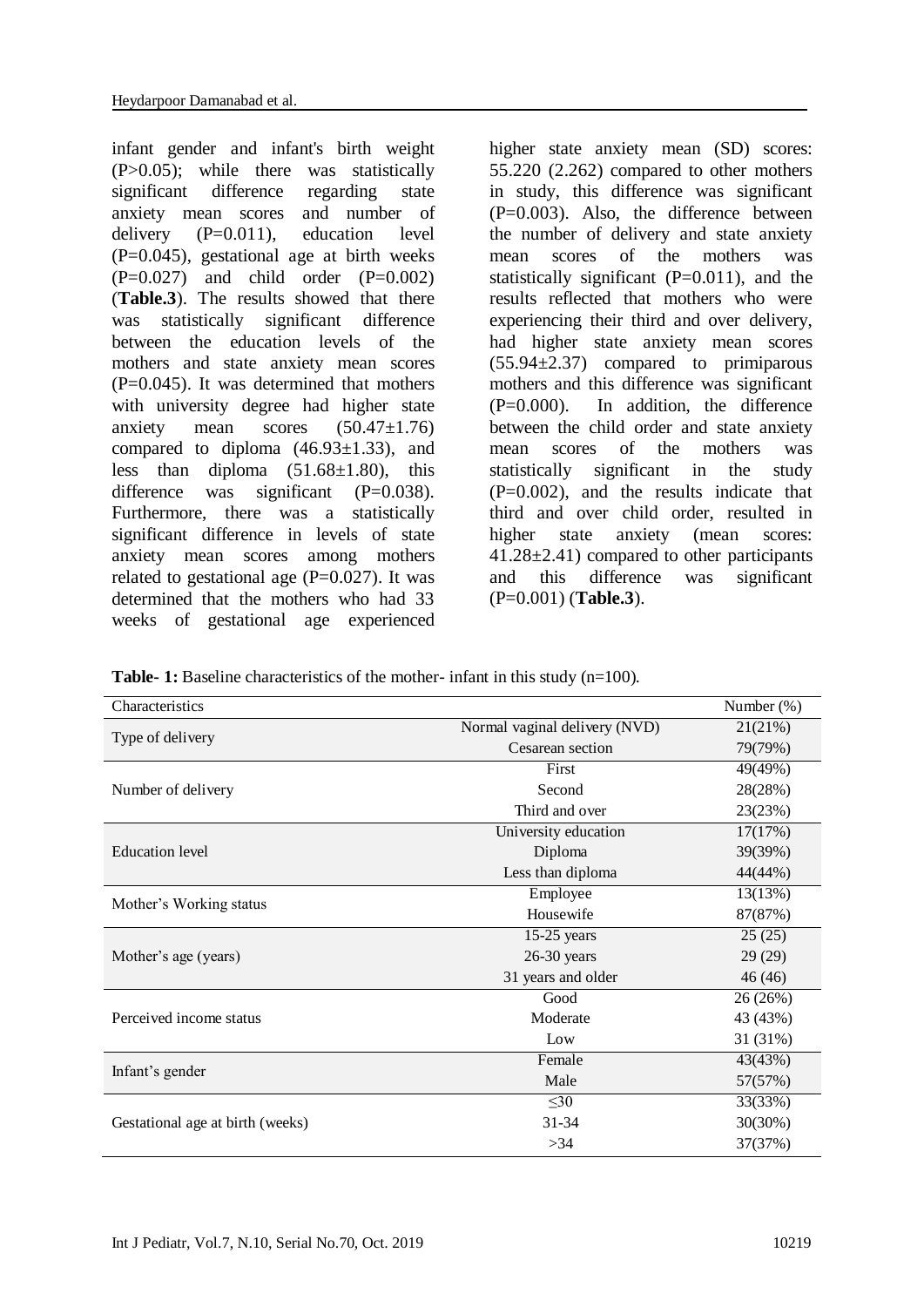| Variables     |          | Number $(\%)$ | Mean $\pm$ SD    | 95% Confidence Interval |                    |  |
|---------------|----------|---------------|------------------|-------------------------|--------------------|--|
|               |          |               |                  | Lower Bound             | <b>Upper Bound</b> |  |
| State anxiety | Severe   | 20(17%)       |                  | 34.00                   | 24.00              |  |
|               | Moderate | 62(39%)       | $48.62 \pm 6.00$ |                         |                    |  |
|               | Minimal  | $18(44\%)$    |                  |                         |                    |  |
| Trait anxiety | Severe   | $\Omega$      |                  | 65.00                   | 42.00              |  |
|               | Moderate | 54(54%)       | $32.45 \pm 3.63$ |                         |                    |  |
|               | Minimal  | 46(46%)       |                  |                         |                    |  |

**Table - 2:** Mean of STAI in mothers [\(27\)](#page-9-0).

STAI: State- Trait Anxiety Inventory; SD: Standard deviation.

**Table-3**: Factors related to the STAI of the mothers and association between socio-demographic characteristics of the mothers and state anxiety (n=100).

| Variable<br>(independent) | Variable<br>(dependent)            | Mean $\pm SD$ | $P -$<br>value | <b>Difference</b><br>Variable                                                               | $Mean \pm SD$ | P-value | 95% CI         |                |  |
|---------------------------|------------------------------------|---------------|----------------|---------------------------------------------------------------------------------------------|---------------|---------|----------------|----------------|--|
|                           |                                    |               |                |                                                                                             |               |         | Lower<br>Bound | Upper<br>Bound |  |
| State anxiety             | Number of<br>delivery              | 48.66(2.56)   | 0.011          | Third and over<br>delivery                                                                  | 55.94(2.37)   | 0.000   | 51.221         | 60.660         |  |
|                           | <b>Education</b> level             | 48.20(1.51)   | 0.045          | University<br>degree                                                                        | 50.47(1.76)   | 0.038   | 46.96          | 53.99          |  |
|                           | Gestational age<br>at birth (week) | 49.26(1.91)   | 0.027          | 33 weeks of<br>gestational age                                                              | 55.22(2.26)   | 0.003   | 50.71          | 59.72          |  |
|                           | Child order                        | 49.22(2.53)   | 0.002          | Third and over<br>child order                                                               | 41.28(2.41)   | 0.001   | 36.47          | 46.10          |  |
| Trait anxiety             | Number of<br>delivery              | 30.49(1.61)   | 0.690          | SD: Standard deviation.<br>STAI: State-Trait Anxiety Inventory.<br>CI: Confidence Interval. |               |         |                |                |  |
|                           | <b>Education</b> level             | 31.54(1.17)   | 0.246          |                                                                                             |               |         |                |                |  |
|                           | Gestational age<br>at birth (week) | 32.10(1.50)   | 0.264          |                                                                                             |               |         |                |                |  |
|                           | Child order                        | 33.35(1.58)   | 0.477          |                                                                                             |               |         |                |                |  |

#### **4- DISCUSSION**

 Neonatal intensive care unit induces anxiety for mothers [\(30\)](#page-9-3), and anxiety symptoms are prevalent among mothers of infants hospitalized in the NICU [\(31\)](#page-9-4). This study aimed to determine the anxiety levels of the mothers whose premature infants were admitted to the NICU and to determine the characteristics associated with maternal anxiety. The results showed that the mothers of premature infants had state anxiety. Most (62%) mothers experienced moderate level of state anxiety; while 54% had moderate level of trait anxiety. The results of our study are consistent with other studies conducted which aimed to determine the anxiety levels of the mothers. In a study of Segre et al., results showed that 27.7% of mothers of newborns in the NICU, had significant state anxiety symptoms in the moderate to severe range (17.4% of mothers had moderate anxiety symptoms and 10.3% of mothers had severe anxiety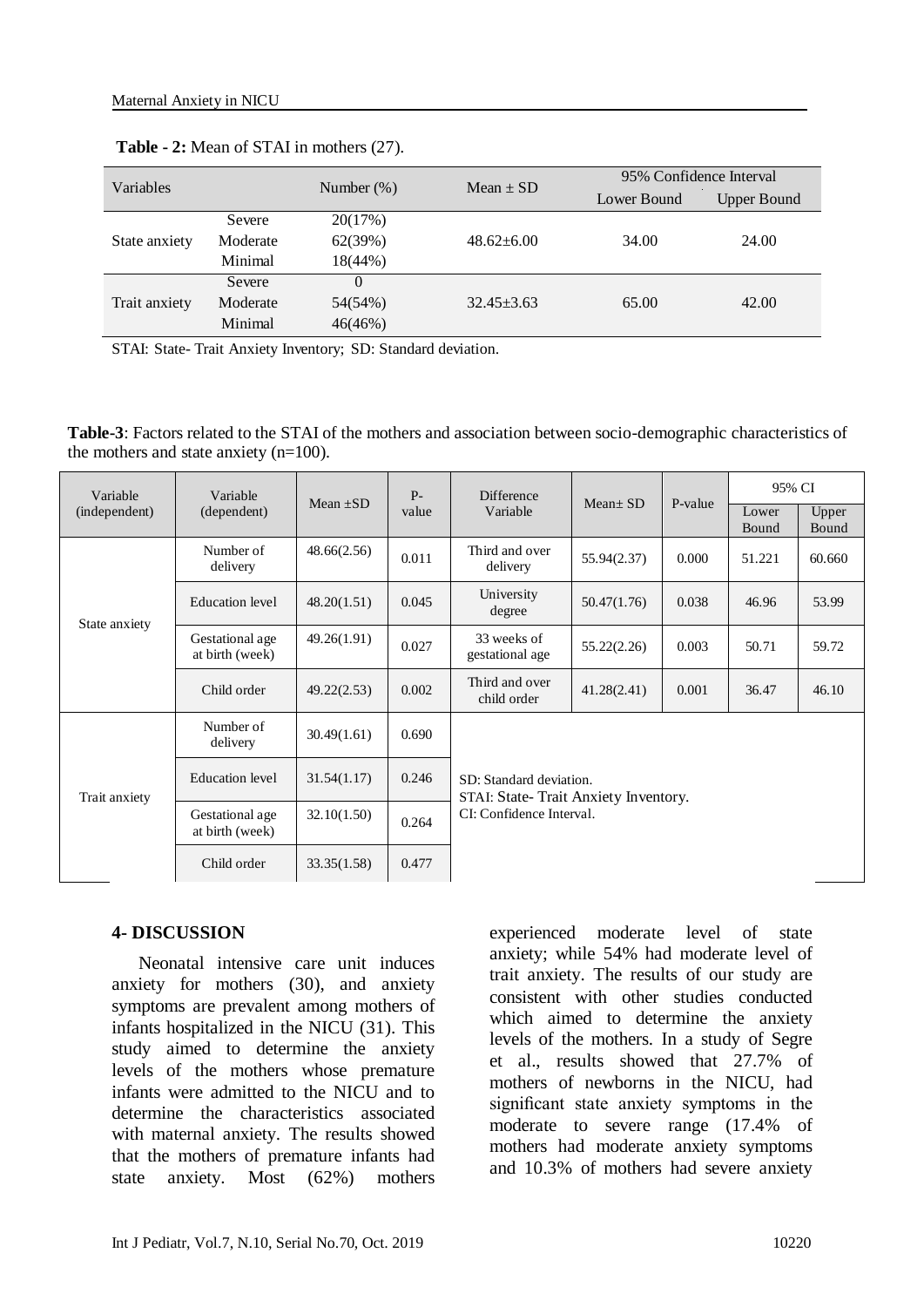symptoms) [\(32\)](#page-9-5). In a recent study of Holditch et al., 57% of mothers (27), and in Motasem Salah et al.'s study 50.8% the mothers of newborns in the NICU, had moderate to severe symptoms of anxiety [\(33\)](#page-9-6). The results of our study are also in line with the findings of Padovani et al.'s study. They found that 44% of mothers showed emotional symptoms such as anxiety during their infant's admission to NICU [\(34\)](#page-9-7), and Holditch-Davis et al., reported that about 50% of mothers of premature infants have elevated levels of anxiety symptoms during hospitalization in NICU [\(6\)](#page-7-5). [Swee Leong](https://www.tandfonline.com/author/Ong%2C+Swee+Leong) et al., reported that 85.5% of mothers had a high level of stateanxiety and 67.8% of mothers had a high level of trait-anxiety [\(35\)](#page-9-8). When the anxiety levels were examined according to the mother- infant socio demographic and trait anxiety mean scores, no statistically significant difference was found (P>0.05).

The result of our study showed that, there was no statistically significant difference between state anxieties mean scores and maternal age, delivery method, employment status, perceived income, infant birth weight and gender. Motasem Salah et al.'s study found similar reports that results indicated insignificant differences in levels of anxiety related to age of mothers, mode of delivery, working status, and family income, gender of neonate and infant's weight [\(33\)](#page-9-6). In addition, Yurdakul et al., reported that the majority of babies admitted to NICU were delivered by cesarean section, and that maternal age, working status, parity, and gender of the baby did not contribute to higher levels of maternal anxiety [\(36\)](#page-9-9). Alkozei et al., reported that demographic factors and pregnancy related factors were not associated with increased levels of anxiety [\(37\)](#page-9-10). Erdem found that maternal anxiety was significantly related to duration of hospitalization, and anxiety was higher if their infant was a boy, while gestational age, reasons for hospitalization

of the infant and birth weight did not affect maternal anxiety levels [\(38,](#page-9-11) [39\)](#page-9-12). The results of our study indicated that there was statistically significant difference between the education levels of the mothers and state anxiety mean scores (P=0.045). It was determined that mothers with university degree had higher state anxiety compared to diploma or less  $(P=0.038)$ . This finding is similar to the findings of Ionio et al. [\(8\)](#page-8-1), and Welch et al. [\(12\)](#page-8-5) who found that the majority of their samples had more than high school education. Yurdakul et al., and Motasem Salah et al., reported that the education level of mothers whose babies were admitted to NICU, did not contribute to higher levels of maternal anxiety  $(33, 36)$  $(33, 36)$ . In addition, our results indicated that the mothers with higher education levels were reported to be more worried about the medical conditions of their infants.

Although mothers have high education, they do not have enough information in the field of medicine and a higher anxiety level is expected as a result of the inadequate information had by mothers regarding the infant's care. Furthermore, there was a statistically significant difference in levels of state anxiety mean scores among mothers related to gestational age  $(P=0.027)$ , it was determined that the mothers who had 33 weeks of gestational age experienced higher state anxiety compared to others (P=0.003). Erdem found that maternal anxiety was significantly related to gestational age and did not affect maternal anxiety levels [\(38\)](#page-9-11). Motasem Salah et al.'s study results reflected that maternal anxiety was significantly related to gestational age [\(33\)](#page-9-6) because premature infants are in hospital for a longer period, and they had not had a premature infant before, these can cause mothers anxiety. Also, our results indicated that the difference between the number of delivery and state anxiety mean scores of the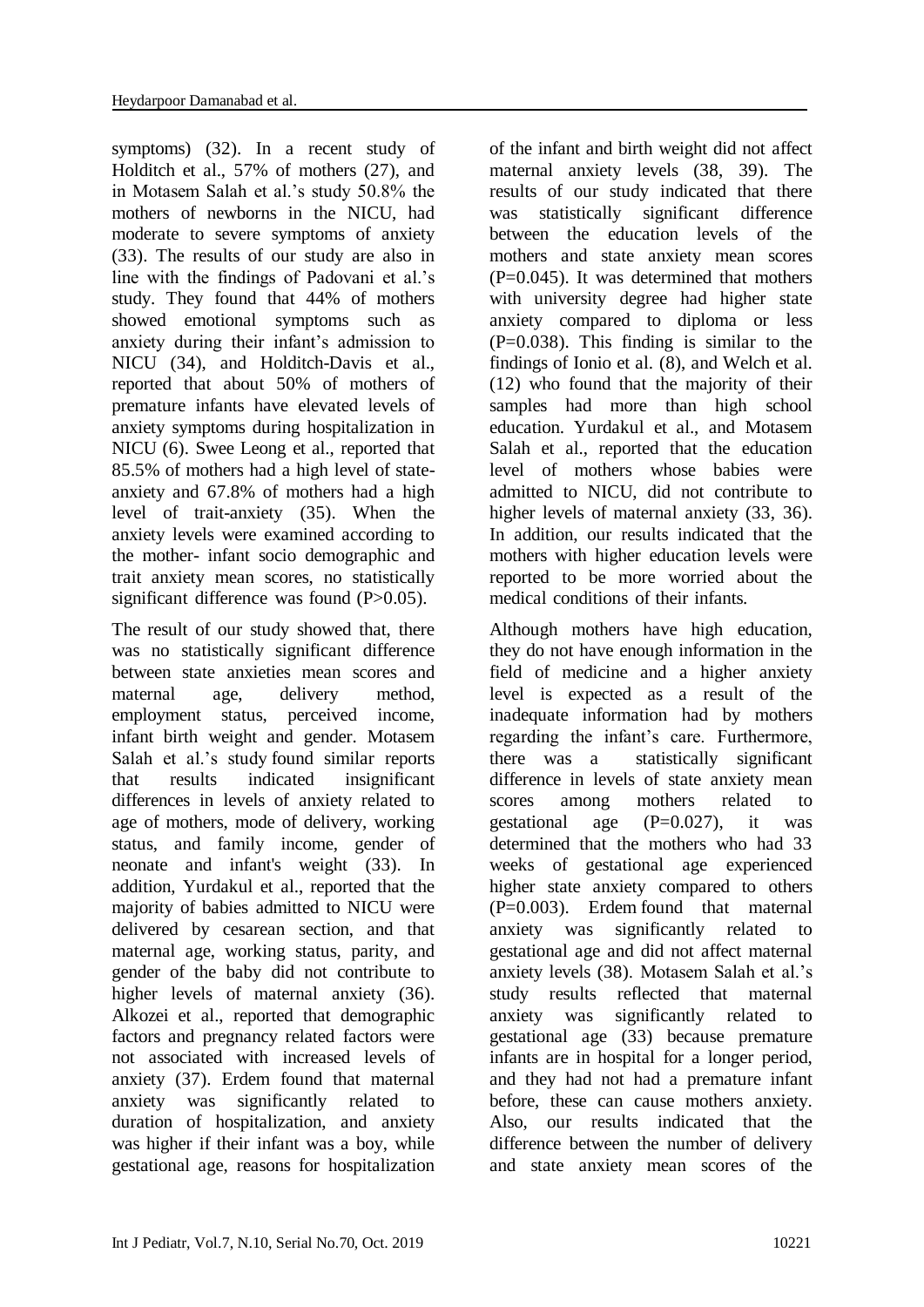mothers was statistically significant in the study  $(P=0.011)$ , and the results reflected that mothers who were on their third and over delivery, had higher state anxiety compared to primiparous mothers (P=0.000). Motasem Salah et al., reported that there were no significance differences in levels of anxiety related to number of deliveries. In addition, difference between the child order and state anxiety mean scores of the mothers was statistically significant in the study  $(P=0.002)$  [\(33\)](#page-9-6). The results of our study indicate that third and over child order, caused higher state anxiety compared to other participants  $(P=0.001)$ . Many parents are challenged by the need to balance daily activities with parenting an infant outside the home, needing to return to work sooner in order to save time to stay with the baby at NICU discharge, and/or having other children to care for at home, this can result in high levels of anxiety. The mothers' anxiety levels may be explained by the fact that they play the primary role in providing care for their infant and other children.

#### **4-1. Study Limitations**

Current study focused on mothers with infant who was born premature and hospitalized in NICU of Al-Zahra hospital affiliated to Tabriz University of Medical Sciences and infants were 30-36 weeks gestation, without anomaly. Results are not generalizable to infants less than 30 weeks and mothers with abnormal infant and anxiety of other family members. These limitations point to the need for further studies. It is suggested further studies assess anxiety level of fathers and all family members' with premature infants without age limitation with anomalies.

#### **5- CONCLUSION**

 According to the results of this study, there was statistically significant difference regarding state anxiety mean scores and number of delivery, education level, gestational age at birth weeks and child order. Mothers of premature infants had moderate level of state anxiety. Mothers whose premature infants were in 33 weeks of gestational age, had third and over delivery and the mothers who had third and over child order, also having university degree affected the state anxiety levels of them.

#### **6- CONFLICT OF INTEREST:** None.

# **7-ACKNOWLEDGEMENT**

The authors would like to thank all the mothers who participated in this research. Also, we would like to thank all the staff and the authorities of the Al- Zahra teaching hospital affiliated to Tabriz University of Medical Sciences. This study was financially supported by Tabriz University of Medical Sciences, Iran.

#### **8- REFERENCES**

<span id="page-7-0"></span>1. Chae D, Park Y. Development and Cross-Validation of the Short Form of the Cultural Competence Scale for Nurses. Asian Nursing Research. 2018;12(1):69-76.

<span id="page-7-1"></span>2. Constantinou CS, Papageorgiou A, Samoutis G, McCrorie P. Acquire, apply, and activate knowledge: A pyramid model for teaching and integrating cultural competence in medical curricula. Patient Education and Counseling. 2018;101(6):1147-51.

<span id="page-7-2"></span>3. Keshavars M, Eskandari N, Jahdi F, Ashaieri H, Hoseini F, Kalani M. The effect of holly Quran recitation on physiological responses of premature infant. Koomesh. 2010;11(3):169-77.

<span id="page-7-3"></span>4. Verklan M, Walden M. Neonatal intensive care nursing. USA: Elsevier; 2015.

<span id="page-7-4"></span>5. Abbasi- Shavazi M, Safari hajataghaiee S, Sadeghian H, Noori Shadkam M, Askarishahi M. Perceived Benefits and Barriers of Mothers with Premature Infant to Kangaroo Mother Care. International Journal of Pediatrics. 2019;7(4):9237-48.

<span id="page-7-5"></span>6. Holditch-Davis D, Santos H, Levy J, White-Traut R, O'Shea TM, Geraldo V, et al. Patterns of psychological distress in mothers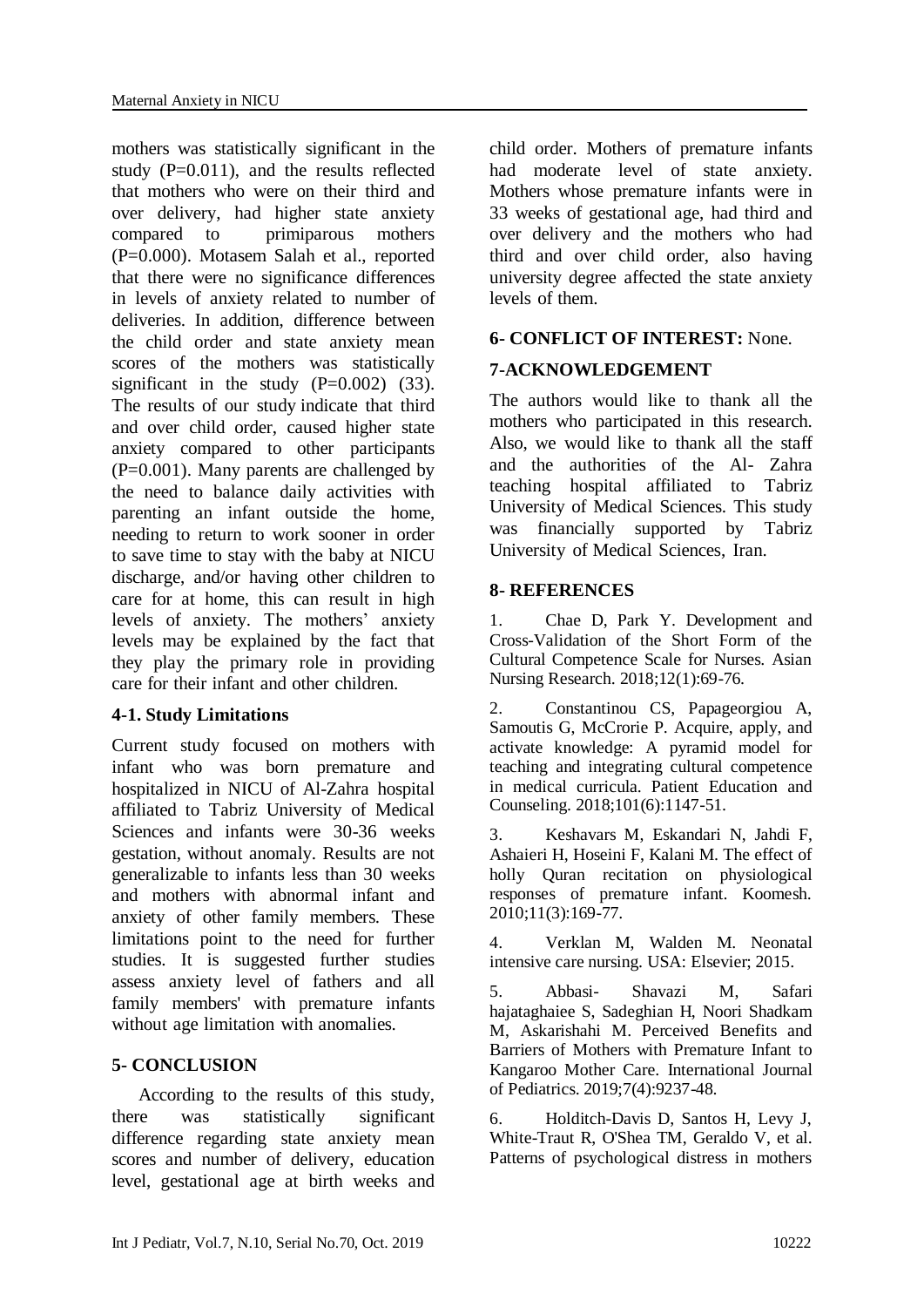of preterm infants. Infant Behavior and Development. 2015;41:154-63.

<span id="page-8-0"></span>7. Hockenberry MJ, Wilson D. Wong's nursing care of infants and children: Elsevier Health Sciences; 2018.

<span id="page-8-1"></span>8. Ionio C, Colombo C, Brazzoduro V, Mascheroni E, Confalonieri E, Castoldi F, et al. Mothers and fathers in nicu: the impact of preterm birth on parental distress. Europe's journal of psychology. 2016;12(4):604-9.

<span id="page-8-2"></span>9. Turan T, Baskale H, Öncel G. Determining the psychometric properties of the Turkish version of the nurse-parent support tool and the stress levels of parents of premature infants hospitalized in the neonatal intensive care unit. Clinical Nurse Specialist. 2016;30(3):E1-E10.

<span id="page-8-3"></span>10. Skene C, Gerrish K, Price F, Pilling E, Bayliss P, Gillespie S. Developing familycentred care in a neonatal intensive care unit: An action research study. Intensive and Critical Care Nursing. 2019;50:54-62.

<span id="page-8-4"></span>11. Perry A, Woodland L, Brunero S. eSimulation: A novel approach to enhancing cultural competence within a health care organisation. Nurse Education in Practice. 2015;15(3):218-24.

<span id="page-8-5"></span>12. Welch MG, Halperin MS, Austin J, Stark RI, Hofer MA, Hane AA, et al. Depression and anxiety symptoms of mothers of preterm infants are decreased at 4 months corrected age with Family Nurture Intervention in the NICU. Archives of women's mental health. 2016;19(1):51-61.

<span id="page-8-6"></span>13. Al Maghaireh DaF, Abdullah KL, Chan CM, Piaw CY, Al Kawafha MM. Systematic review of qualitative studies exploring parental experiences in the Neonatal Intensive Care Unit. Journal of clinical nursing. 2016;25(19-20):2745-56.

<span id="page-8-7"></span>14. Woodward LJ, Bora S, Clark CA, Montgomery-Hönger A, Pritchard VE, Spencer C, et al. Very preterm birth: maternal experiences of the neonatal intensive care environment. Journal of Perinatology. 2014;34(7):555-61.

<span id="page-8-8"></span>15. Nazari B, Bakhshi S, Kaboudi M, Dehghan F, Ziapour A, Montazeri N. A Comparison of Quality of Life, Anxiety and Depression in Children with Cancer and<br>Healthy Children. Kermanshah-Iran. Healthy Children, Kermanshah-Iran. International Journal of Pediatrics. 2017;5(7):5305-14.

<span id="page-8-9"></span>16. Segre LS, McCabe JE, Chuffo-Siewert R, O'hara MWJNr. Depression and anxiety symptoms in mothers of newborns hospitalized on the neonatal intensive care unit. [Nurs Res.](https://www.ncbi.nlm.nih.gov/pubmed/25171558) 2014 Sep-Oct;63(5):320-32.

<span id="page-8-10"></span>17. Welch MG, Myers MM. Advances in family-based interventions in the neonatal ICU. Current opinion in pediatrics. 2016;28(2):163-9.

18. Hall S, Cross J, Selix N, Patterson C, Segre L, Chuffo-Siewert R, et al. Recommendations for enhancing psychosocial support of NICU parents through staff education and support. Journal of Perinatology. 2015;35(S1):S29-S36.

<span id="page-8-11"></span>19. Parfitt Y, Ayers S. Transition to parenthood and mental health in first‐time parents. Infant Mental Health Journal. 2014;35(3):263-73.

<span id="page-8-12"></span>20. Lotterman JH, Lorenz JM, Bonanno GA. You Can't Take Your Baby Home Yet: a longitudinal study of psychological symptoms in mothers of infants hospitalized in the NICU. Journal of clinical psychology in medical settings. 2019;26(1):116-22.

21. Roque ATF, Lasiuk GC, Radünz V, Hegadoren K. Scoping review of the mental health of parents of infants in the NICU. Journal of Obstetric, Gynecologic & Neonatal Nursing. 2017;46(4):576-87.

22. Ziapour A, Kianipour N. Healthrelated Quality of Life among University Students: The Role of Demographic Variables. Journal of Clinical & Diagnostic Research. 2018;12(3):1-4.

<span id="page-8-13"></span>23. Palma I, Von Wussow K, Morales B, Cifuentes R, Ambiado T. Stress in parents of hospitalized newborns in a neonatal intensive care unit. Revista chilena de pediatría. 2017;88(3):332-9.

24. Williams K, Patel K, Stausmire J, Bridges C, Mathis M, Barkin J. The neonatal intensive care unit: Environmental stressors and supports. International journal of